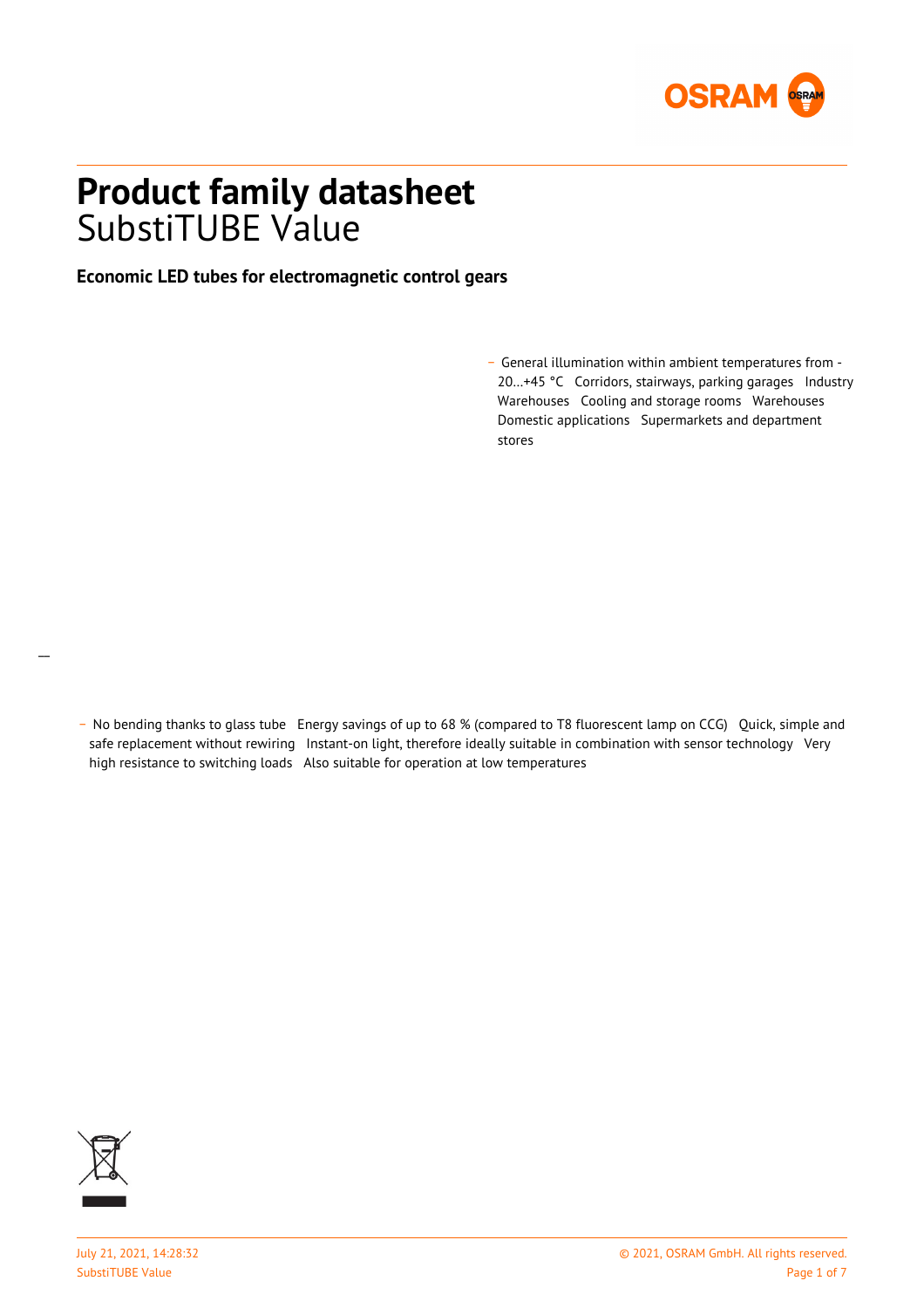#### Technical data

 $\overline{\phantom{0}}$ 

|                            | Electrical data |                            |                                             |                                             |                                              |                        |                 |
|----------------------------|-----------------|----------------------------|---------------------------------------------|---------------------------------------------|----------------------------------------------|------------------------|-----------------|
| <b>Product description</b> | Rated wattage   | <b>Operating frequency</b> | Max. lamp no. on<br>circuit break. 16 A (B) | Max. lamp no. on<br>circuit break. 10 A (B) | Claimed equiv.<br>conventional lamp<br>power | <b>Nominal wattage</b> | Nominal voltage |
| ST8V-EM 7.3 W/830 600 mm   | 7.30 W          | 5060 Hz                    | 320                                         | 200                                         | 18 W                                         | 7.30 W                 | 220240 V        |
| ST8V-EM 7.3 W/840 600 mm   | 7.30 W          | 5060 Hz                    | 320                                         | 200                                         | 18 W                                         | 7.30 W                 | 220240 V        |
| ST8V-EM 7.3 W/865 600 mm   | 7.30 W          | 5060 Hz                    | 320                                         | 200                                         | 18 W                                         | 7.30 W                 | 220240 V        |
| ST8V-EM 16.4 W/830 1200 mm | 16.40 W         | 5060 Hz                    | 149                                         | 93                                          | 36 W                                         | 16.40 W                | 220240 V        |
| ST8V-EM 16.4 W/840 1200 mm | 16.40 W         | 5060 Hz                    | 149                                         | 93                                          | 36 W                                         | 16.40 W                | 220240 V        |
| ST8V-EM 16.4 W/865 1200 mm | 16.40 W         | 5060 Hz                    | 149                                         | 93                                          | 36 W                                         | 16.40 W                | 220240 V        |
| ST8V-EM 20 W/830 1500 mm   | 20.00 W         | 5060 Hz                    | 117                                         | 73                                          | 58 W                                         | 20.00 W                | 220240 V        |
| ST8V-EM 20 W/840 1500 mm   | 20.00 W         | 5060 Hz                    | 117                                         | 73                                          | 58 W                                         | 20.00 W                | 220240 V        |
| ST8V-EM 20 W/865 1500 mm   | 20.00 W         | 5060 Hz                    | 117                                         | 73                                          | 58 W                                         | 20.00 W                | 220240 V        |

|                            |                        | <b>Photometrical data</b>                      |                            |                                 |                   |                              |                                            |
|----------------------------|------------------------|------------------------------------------------|----------------------------|---------------------------------|-------------------|------------------------------|--------------------------------------------|
| <b>Product description</b> | <b>Nominal current</b> | <b>Standard deviation of</b><br>color matching | <b>Rated luminous flux</b> | <b>Nominal luminous</b><br>flux | Color temperature | Light color<br>(designation) | Lumen main.fact.at<br>end of nom.life time |
| ST8V-EM 7.3 W/830 600 mm   | 0.035 A                | $\leq$ 6 sdcm                                  | 720 lm                     | 720 lm                          | 3000 K            | Warm White                   | 0.70                                       |
| ST8V-EM 7.3 W/840 600 mm   | 0.035 A                | $\leq$ 6 sdcm                                  | 800 lm                     | 800 lm                          | 4000 K            | Cool White                   | 0.70                                       |
| ST8V-EM 7.3 W/865 600 mm   | 0.035 A                | $\leq$ 6 sdcm                                  | 800 lm                     | 800 lm                          | 6500 K            | Cool Daylight                | 0.70                                       |
| ST8V-EM 16.4 W/830 1200 mm | 0.075 A                | $\leq$ 6 sdcm                                  | 1620 lm                    | 1620 lm                         | 3000 K            | Warm White                   | 0.70                                       |
| ST8V-EM 16.4 W/840 1200 mm | 0.075 A                | $\leq$ 6 sdcm                                  | 1800 lm                    | 1800 lm                         | 4000 K            | Cool White                   | 0.70                                       |
| ST8V-EM 16.4 W/865 1200 mm | 0.075 A                | $\leq$ 6 sdcm                                  | 1800 lm                    | 1800 lm                         | 6500 K            | Cool Daylight                | 0.70                                       |
| ST8V-EM 20 W/830 1500 mm   | 0.095 A                | $\leq$ 6 sdcm                                  | 1980 lm                    | 1980 lm                         | 3000 K            | Warm White                   | 0.70                                       |
| ST8V-EM 20 W/840 1500 mm   | 0.095A                 | $\leq$ 6 sdcm                                  | 2200 lm                    | 2200 lm                         | 4000 K            | Cool White                   | 0.70                                       |
| ST8V-EM 20 W/865 1500 mm   | 0.095 A                | $\leq$ 6 sdcm                                  | 2200 lm                    | 2200 lm                         | 6500 K            | Cool Daylight                | 0.70                                       |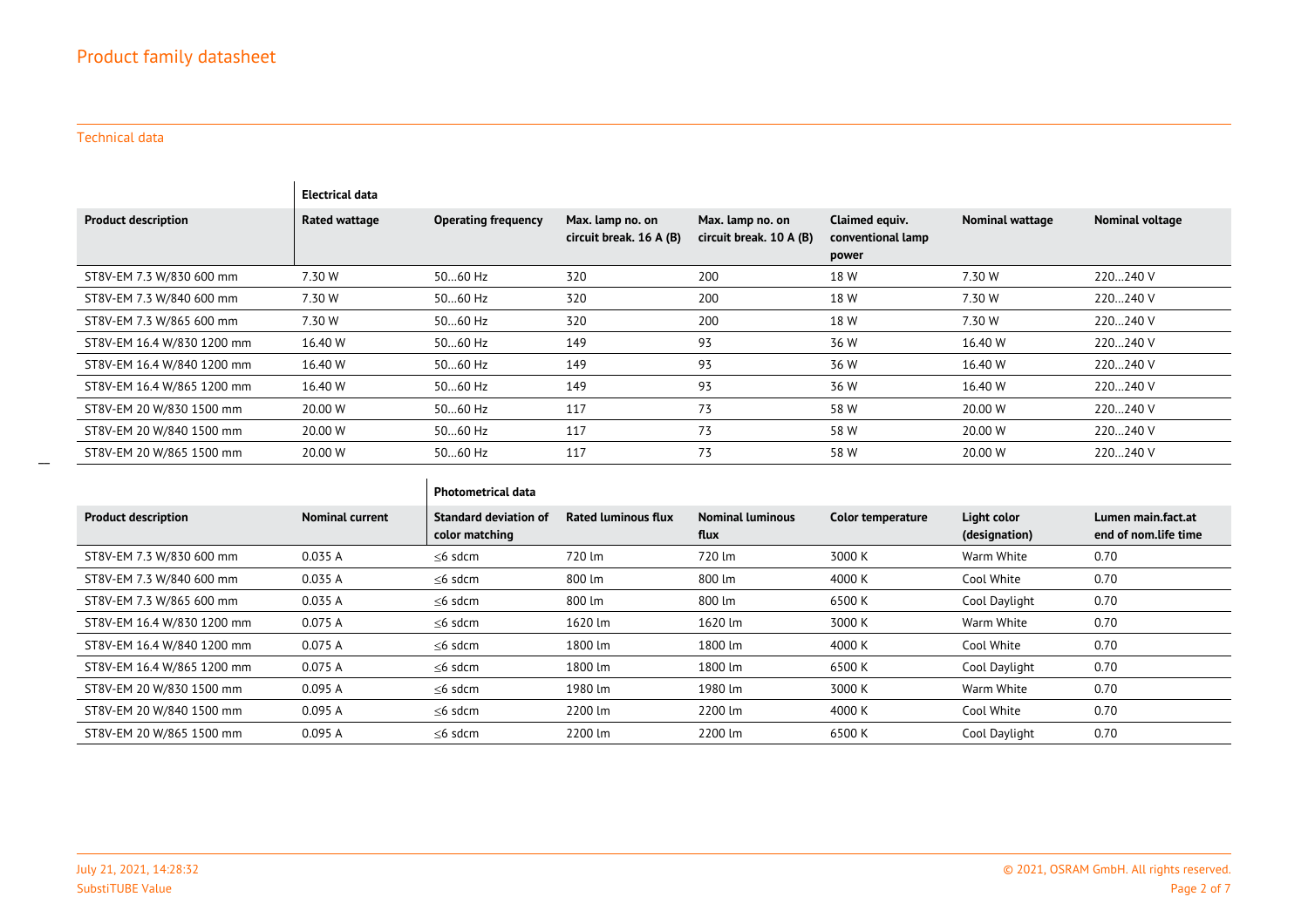## Product family datasheet

|                            |                             | Light technical data |                      | Dimensions & weight   |            |                |                 |
|----------------------------|-----------------------------|----------------------|----------------------|-----------------------|------------|----------------|-----------------|
| <b>Product description</b> | Color rendering index<br>Ra | Beam angle           | <b>Starting time</b> | <b>Product weight</b> | Outer bulb | Overall length | <b>Diameter</b> |
| ST8V-EM 7.3 W/830 600 mm   | $\geq 80$                   | 190°                 | 0.5s                 | 100.00 <sub>q</sub>   | T8         | 603.0 mm       | 26.7 mm         |
| ST8V-EM 7.3 W/840 600 mm   | $\geq 80$                   | 190°                 | 0.5s                 | $100.00 \text{ g}$    | T8         | 603.0 mm       | 26.7 mm         |
| ST8V-EM 7.3 W/865 600 mm   | $\geq 80$                   | 190°                 | 0.5s                 | $100.00 \text{ g}$    | T8         | 603.0 mm       | 26.7 mm         |
| ST8V-EM 16.4 W/830 1200 mm | $\geq 80$                   | 190°                 | 0.5s                 | 190.00 g              | T8         | $1212$ mm      | 26.7 mm         |
| ST8V-EM 16.4 W/840 1200 mm | $\geq 80$                   | 190°                 | 0.5s                 | 190.00 g              | T8         | $1212$ mm      | 26.7 mm         |
| ST8V-EM 16.4 W/865 1200 mm | $\geq 80$                   | 190°                 | 0.5s                 | 190.00 g              | T8         | $1212$ mm      | 26.7 mm         |
| ST8V-EM 20 W/830 1500 mm   | $\geq 80$                   | 190°                 | 0.5s                 | 230.00 q              | T8         | $1513$ mm      | 26.7 mm         |
| ST8V-EM 20 W/840 1500 mm   | $\geq 80$                   | 190°                 | 0.5s                 | 230.00 <sub>q</sub>   | T8         | $1513$ mm      | 26.7 mm         |
| ST8V-EM 20 W/865 1500 mm   | $\geq 80$                   | 190°                 | 0.5s                 | 230.00 <sub>q</sub>   | T8         | $1513$ mm      | 26.7 mm         |

|                            |          | Temperatures &<br>operating conditions | Lifespan                  |                      |                                             |                               | <b>Additional product</b><br>data |
|----------------------------|----------|----------------------------------------|---------------------------|----------------------|---------------------------------------------|-------------------------------|-----------------------------------|
| <b>Product description</b> | Length   | Ambient temperature<br>range           | Nominal lamp life<br>time | Rated lamp life time | Lumen maintenance<br>at end of service life | Number of switching<br>cycles | <b>Mercury-free</b>               |
| ST8V-EM 7.3 W/830 600 mm   | 603.0 mm | $-20+45$ °C                            | 30000 h                   | 30000 h              | 0.70                                        | 200000                        | Yes                               |
| ST8V-EM 7.3 W/840 600 mm   | 603.0 mm | $-20+45$ °C                            | 30000 h                   | 30000 h              | 0.70                                        | 200000                        | Yes                               |
| ST8V-EM 7.3 W/865 600 mm   | 603.0 mm | $-20+45$ °C                            | 30000 h                   | 30000 h              | 0.70                                        | 200000                        | Yes                               |
| ST8V-EM 16.4 W/830 1200 mm | 1212 mm  | $-20+45$ °C                            | 30000 h                   | 30000 h              | 0.70                                        | 200000                        | Yes                               |
| ST8V-EM 16.4 W/840 1200 mm | 1212 mm  | $-20+45$ °C                            | 30000 h                   | 30000 h              | 0.70                                        | 200000                        | Yes                               |
| ST8V-EM 16.4 W/865 1200 mm | 1212 mm  | $-20+45$ °C                            | 30000 h                   | 30000 h              | 0.70                                        | 200000                        | Yes                               |
| ST8V-EM 20 W/830 1500 mm   | 1513 mm  | $-20+45$ °C                            | 30000 h                   | 30000 h              | 0.70                                        | 200000                        | Yes                               |
| ST8V-EM 20 W/840 1500 mm   | 1513 mm  | $-20+45$ °C                            | 30000 h                   | 30000 h              | 0.70                                        | 200000                        | Yes                               |
| ST8V-EM 20 W/865 1500 mm   | 1513 mm  | $-20+45$ °C                            | 30000 h                   | 30000 h              | 0.70                                        | 200000                        | Yes                               |

 $\overline{\phantom{a}}$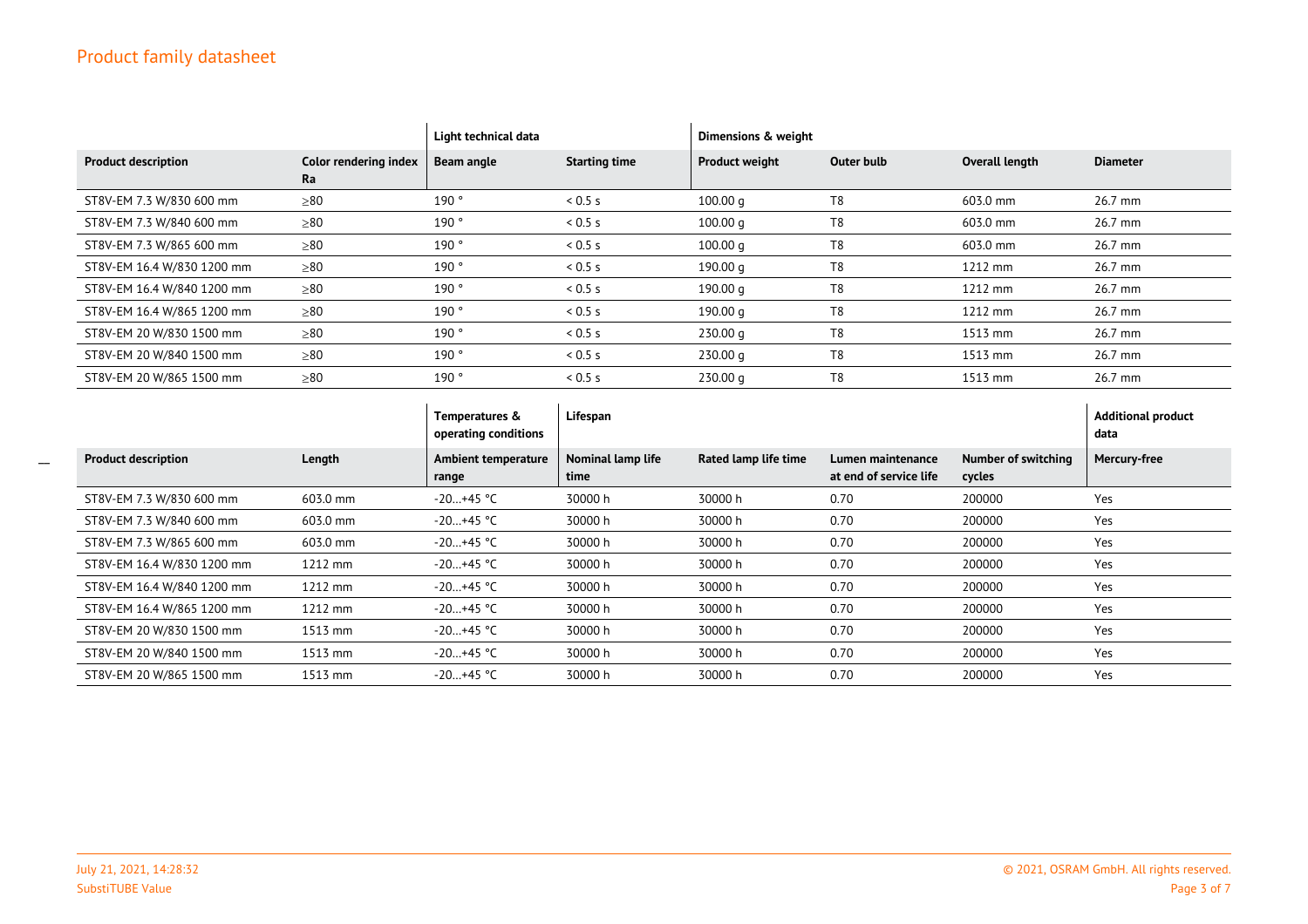## Product family datasheet

|                            |                                       | <b>Capabilities</b> | Certificates & standards          |                           | <b>Country specific</b><br>categorizations |                 |
|----------------------------|---------------------------------------|---------------------|-----------------------------------|---------------------------|--------------------------------------------|-----------------|
| <b>Product description</b> | <b>Base (standard</b><br>designation) | <b>Dimmable</b>     | <b>Energy efficiency</b><br>class | <b>Energy consumption</b> | Type of protection                         | Order reference |
| ST8V-EM 7.3 W/830 600 mm   | G13                                   | No                  | $A+$                              | 8 kWh/1000h               | IP <sub>20</sub>                           | ST8V-0.6M 7.3W/ |
| ST8V-EM 7.3 W/840 600 mm   | G13                                   | No                  | $A+$                              | 8 kWh/1000h               | IP <sub>20</sub>                           | ST8V-0.6M 7.3W/ |
| ST8V-EM 7.3 W/865 600 mm   | G13                                   | No                  | $A+$                              | 8 kWh/1000h               | IP <sub>20</sub>                           | ST8V-0.6M 7.3W/ |
| ST8V-EM 16.4 W/830 1200 mm | G13                                   | No                  | $A+$                              | 17 kWh/1000h              | IP <sub>20</sub>                           | ST8V-1.2M 16,4W |
| ST8V-EM 16.4 W/840 1200 mm | G13                                   | No                  | $A+$                              | 17 kWh/1000h              | IP <sub>20</sub>                           | ST8V-1.2M 16,4W |
| ST8V-EM 16.4 W/865 1200 mm | G13                                   | No                  | $A+$                              | 17 kWh/1000h              | IP <sub>20</sub>                           | ST8V-1.2M 16,4W |
| ST8V-EM 20 W/830 1500 mm   | G13                                   | No                  | $A+$                              | 20 kWh/1000h              | IP <sub>20</sub>                           | ST8V-1.5M 20W/8 |
| ST8V-EM 20 W/840 1500 mm   | G13                                   | No                  | $A+$                              | 20 kWh/1000h              | IP <sub>20</sub>                           | ST8V-1.5M 20W/8 |
| ST8V-EM 20 W/865 1500 mm   | G13                                   | No                  | $A+$                              | 20 kWh/1000h              | IP <sub>20</sub>                           | ST8V-1.5M 20W/8 |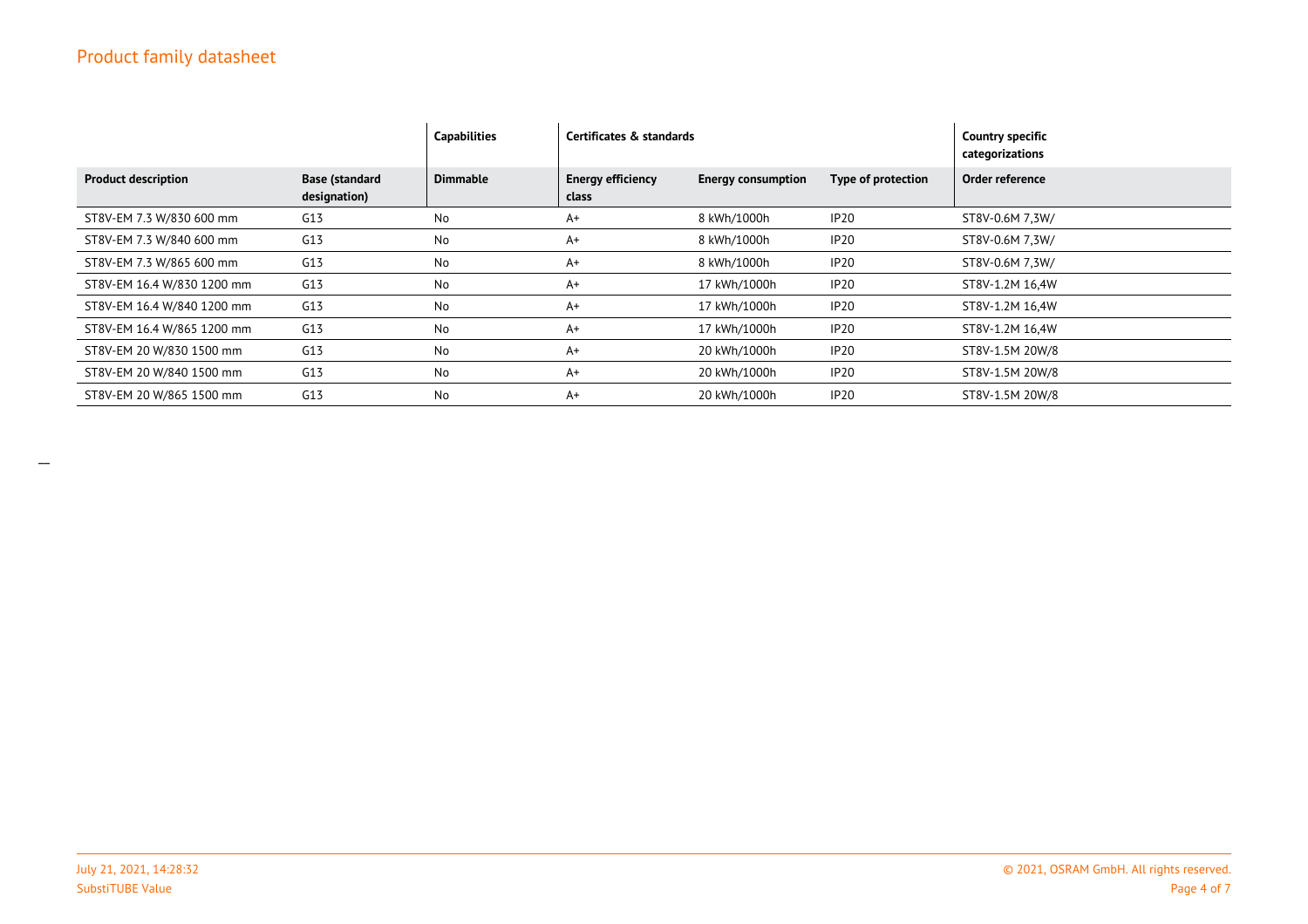$\overline{a}$  and  $\overline{a}$  and  $\overline{a}$  and  $\overline{a}$ 

ST8V-EM 7.3 W/830 600 mm, ST8V-EM 7.3 W/840 600 mm, ST8V-EM 7.3 W/865 600 mm, ST8V-EM 16.4 W/830 1200 mm, ST8V-EM 16.4 W/840 1200 mm, ST8V-EM 16.4 W/865 1200 mm,ST8V-EM 20 W/830 1500 mm, ST8V-EM 20 W/840 1500 mm, ST8V-EM 20W/865 1500 mm

#### Application advice

For more detailed application information and graphics please see product datasheet.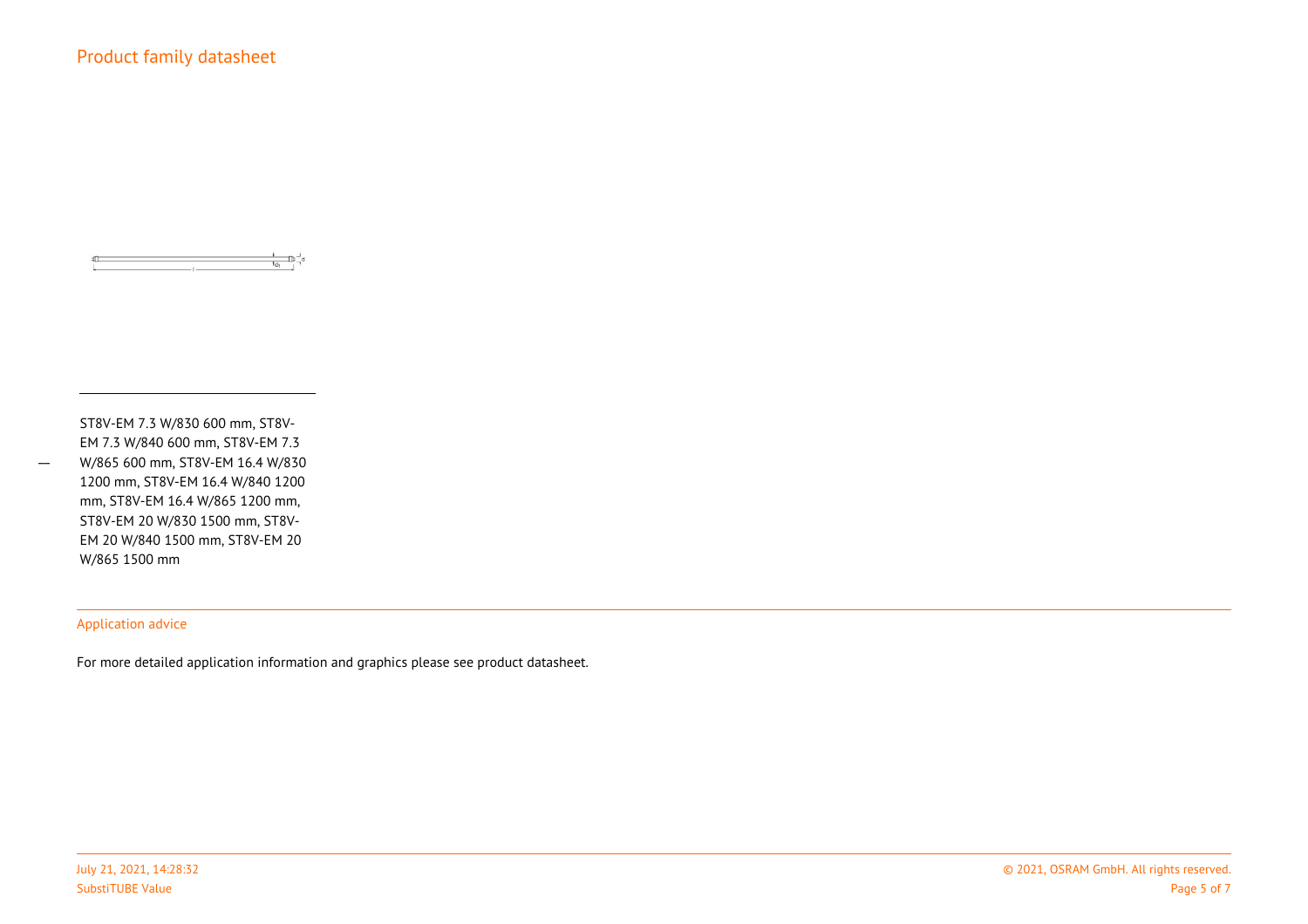#### Logistical Data

| <b>Product code</b> | <b>Product description</b> | Packaging unit (Pieces/Unit) | Dimensions (length x width x height) | <b>Volume</b>           | <b>Gross weight</b> |
|---------------------|----------------------------|------------------------------|--------------------------------------|-------------------------|---------------------|
| 4058075454446       | ST8V-EM 7.3 W/830 600 mm   | Shipping carton box<br>10    | 690 mm x 210 mm x 115 mm             | $16.66$ dm <sup>3</sup> | 1652.00 q           |
| 4058075454460       | ST8V-EM 7.3 W/840 600 mm   | Shipping carton box<br>10    | 690 mm x 210 mm x 115 mm             | $16.66$ dm <sup>3</sup> | 1652.00 q           |
| 4058075454484       | ST8V-EM 7.3 W/865 600 mm   | Shipping carton box<br>10    | 690 mm x 210 mm x 115 mm             | $16.66$ dm <sup>3</sup> | 1652.00 q           |
| 4058075454507       | ST8V-EM 16.4 W/830 1200 mm | Shipping carton box<br>10    | 1290 mm x 210 mm x 105 mm            | $28.44$ dm <sup>3</sup> | 2796.00 q           |
| 4058075454521       | ST8V-EM 16.4 W/840 1200 mm | Shipping carton box<br>10    | 1290 mm x 210 mm x 105 mm            | $28.44$ dm <sup>3</sup> | 2796.00 q           |
| 4058075454545       | ST8V-EM 16.4 W/865 1200 mm | Shipping carton box<br>10    | 1290 mm x 210 mm x 105 mm            | $28.44$ dm <sup>3</sup> | 2796.00 g           |
| 4058075454569       | ST8V-EM 20 W/830 1500 mm   | Shipping carton box<br>10    | 1590 mm x 210 mm x 105 mm            | $35.06$ dm <sup>3</sup> | 3348.00 g           |
| 4058075454583       | ST8V-EM 20 W/840 1500 mm   | Shipping carton box<br>10    | 1590 mm x 210 mm x 105 mm            | $35.06$ dm <sup>3</sup> | 3348.00 q           |
| 4058075454606       | ST8V-EM 20 W/865 1500 mm   | Shipping carton box<br>10    | 1590 mm x 210 mm x 105 mm            | $35.06$ dm <sup>3</sup> | 3348.00 g           |

The mentioned product code describes the smallest quantity unit which can be ordered. One shipping unit can contain one or more single products. When placing an order, for the quantity please enter single or multiples of a shipping unit.